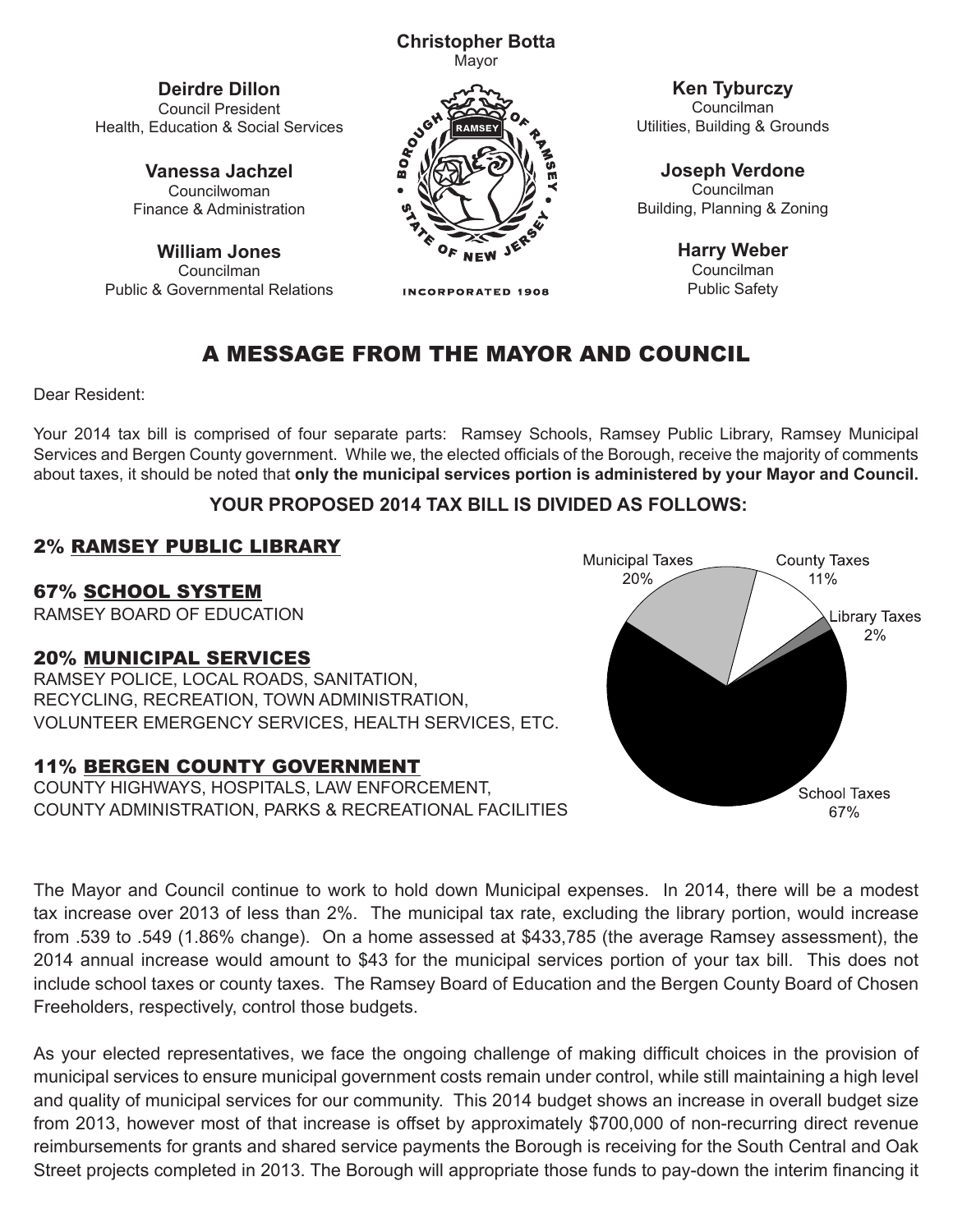had in place until the reimbursements are received. Therefore, while receipt of the funds and corresponding paydown of debt increase the size of the budget, they have no impact on taxes. This highlights our continued efforts to seek grants or shared service opportunities, wherever possible, to lower the impact on Ramsey taxpayers for necessary infrastructure improvements.

We continue funding for our capital and infrastructure projects conservatively, so as to minimize the impact upon taxpayers while providing necessary replacement and upgrades of equipment and facilities. We have kept our debt-position relatively low and certainly far below what the State allows for a community our size, by utilizing a dual approach of aggressively repaying older (more expensive) debt and taking advantage of historically low interest rates for new projects and equipment purchases. In 2013, the Borough utilized debt for some major capital expenditures for equipment and infrastructure with significant useful lives. For example, we borrowed for the reconstruction of the municipal pool and acquisition of two fire pumper trucks, which respectively replace a pool asset that was 50 years old and replaces pumper trucks with over 25 years of service. In 2014, to help balance these recent borrowings, we are increasing the capital improvement line in the budget by \$635,000 which should allow the Borough to currently pay for most of the Borough's capital expenditures this year. This will result in the Borough ending 2014 with a lower debt position than year-end 2013. We will work to continue the effective management needed to balance the Municipal Budget and the Borough's overall debt level.

With state aid flat for a few years, we continue to concentrate our efforts towards reducing discretionary spending and finding efficiencies wherever possible to help offset mandated cost increases, contractual, and statutory obligations. This year presents its own unique budget challenges with a number of line item increases related to such factors as winter storm costs, the County-mandated tax assessment revaluation, mandated retirement and pension payments and increased health care costs. All of these items are incorporated in the current budget and their overall impact is mitigated by other line item savings to keep overall appropriations, without direct revenue offsets, below 2%.

One item of note, which you will hear more about in the upcoming months, is the Borough wide tax assessment revaluation. Since more than ten years have passed since Ramsey's last revaluation, the County has ordered Ramsey to do a town-wide revaluation, which should take place during 2014. The timing for the start of the revaluation process is predicated upon the State's final approval of Borough submittals, which we are waiting to receive. Once we have final approvals, further information on the timing and process will be communicated to you.

As your elected officials, we are highly cognizant of our obligation to wisely manage residents' tax dollars, and we maintain our focus upon managing these expenditures as conservatively as possible without sacrificing long-term value. Through our careful long-term planning, Ramsey is in significantly better financial shape than some of our neighboring communities. Your Mayor and Council have worked diligently to produce a leaner, more efficient municipal government, which will still be able to deliver the essential municipal services which our residents have come to expect. Much of this credit belongs to our dedicated and hard working municipal employees, who have worked with the governing body to reduce operational costs and improve efficiencies, while maintaining high standards of performance.

The full budget is available for your inspection in several places. You may view the budget in its entirety on our borough website (www.ramseynj.com). In addition, five copies of the budget are on reserve at the Ramsey Free Public Library. Residents are invited to comment on any aspect of the budget at Mayor and Council meetings, or by letter or e-mail.

Thank you for your continued cooperation and support,

#### **Mayor and Council**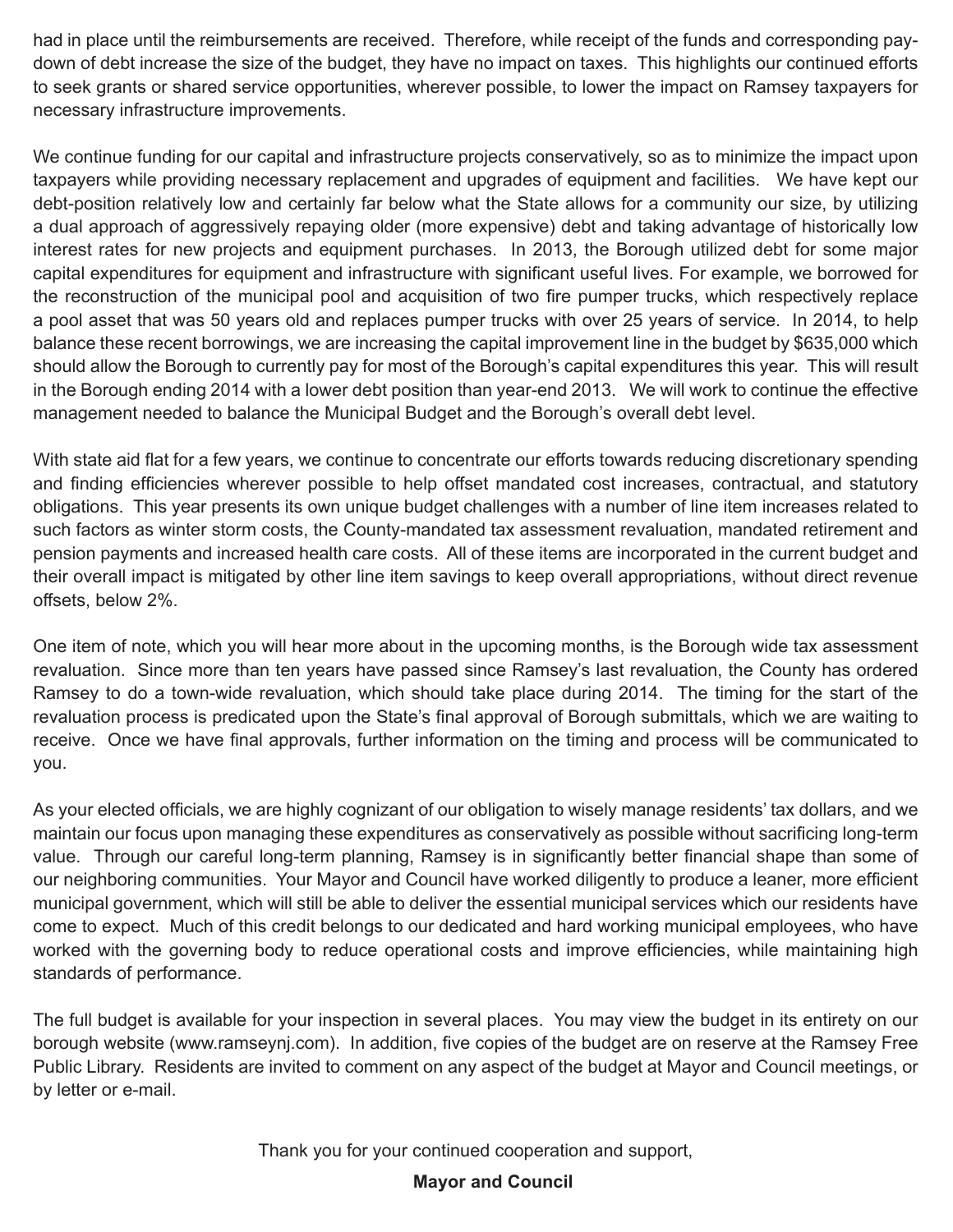| <b>PROPOSED MUNICIPAL TAX DATA COMPARISON</b> |                         |                 |                         |                 |  |  |  |
|-----------------------------------------------|-------------------------|-----------------|-------------------------|-----------------|--|--|--|
|                                               |                         |                 |                         |                 |  |  |  |
|                                               | 2013 Actual             | 2013 Actual     | 2014                    | 2014 Proposed   |  |  |  |
|                                               | <b>Total Tax Amount</b> | <b>Tax Rate</b> | <b>Total Tax Amount</b> | <b>Tax Rate</b> |  |  |  |
| <b>PUBLIC LIBRARY</b>                         | \$1,128,247             | \$0.040         | \$1,129,402             | \$0.040         |  |  |  |
| <b>MUNICIPAL SERVICES</b>                     | \$15,281,295            | \$0.539         | \$15,633,785            | \$0.549         |  |  |  |
| <b>TOTAL</b>                                  | \$16,409,542            | \$0.579         | \$16,763,187            | \$0.589         |  |  |  |
|                                               |                         |                 |                         |                 |  |  |  |

*The following information is a more detailed overview of the municipal budget:*

## MUNICIPAL REVENUE COMPARISON

|                                                                                        | 2014 | 2013                      |
|----------------------------------------------------------------------------------------|------|---------------------------|
|                                                                                        |      |                           |
|                                                                                        |      |                           |
|                                                                                        |      |                           |
|                                                                                        |      |                           |
|                                                                                        |      |                           |
|                                                                                        |      |                           |
|                                                                                        |      |                           |
|                                                                                        |      |                           |
|                                                                                        |      |                           |
|                                                                                        |      |                           |
|                                                                                        |      |                           |
|                                                                                        |      |                           |
|                                                                                        |      |                           |
|                                                                                        |      |                           |
|                                                                                        |      |                           |
| Governor's Council on Alcoholism & Drug Abuse Grant\$9,876 \$9,876                     |      |                           |
|                                                                                        |      |                           |
|                                                                                        |      |                           |
|                                                                                        |      |                           |
|                                                                                        |      |                           |
|                                                                                        |      |                           |
| Amount of be Raised by Taxes for Support of Municipal Budget \$15,633,785 \$15,281,295 |      |                           |
| Amount to be Raised by Taxes for Free Public Library \$1,129,402 \$1,128,247           |      |                           |
| <b>TOTAL GENERAL REVENUES</b>                                                          |      | \$24,016,204 \$22,858,134 |

1. RECYCLING REVENUE- A change in the recycling contract structure, recycling revenue will now appear as a credit against Recycling expense, rather than a revenue item.

2. CONTINGENCY RESERVE - We anticipate utilizing \$3,050,000.00 of anticipated revenue in the 2014 Municipal Budget. Contingency Reserve is generated by unused appropriations and unanticipated revenues through last year's Municipal Budget. This reserve is utilized to offset municipal taxes on a year-to-year basis.